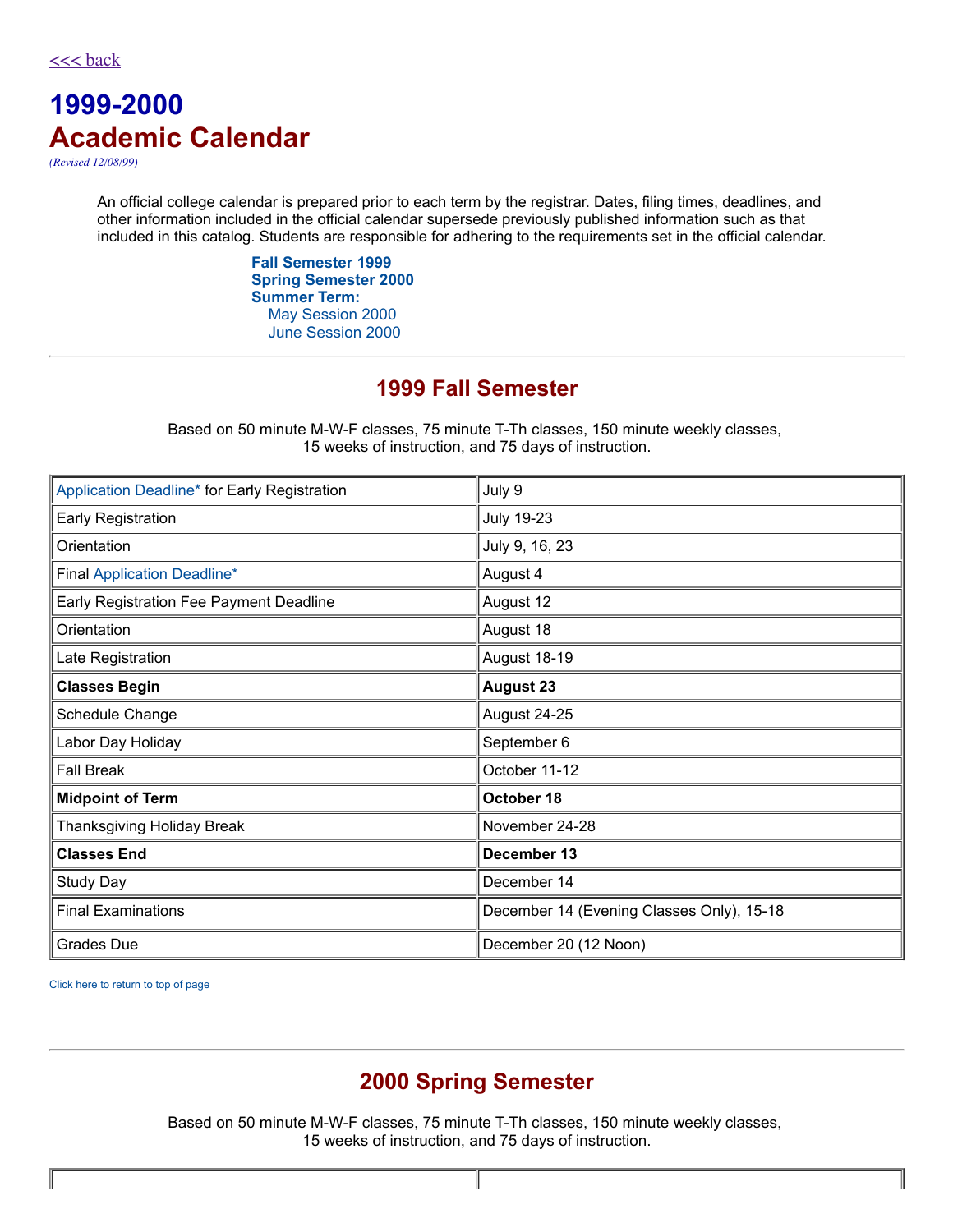| <b>Early Registration</b>               | November 8-12                               |
|-----------------------------------------|---------------------------------------------|
| <b>Final Application Deadline*</b>      | December 17                                 |
| Early Registration Fee Payment Deadline | December 21                                 |
| Orientation                             | January 5                                   |
| Late Registration                       | January 5-6                                 |
| <b>Classes Begin</b>                    | January 7                                   |
| Schedule Change                         | January 10-12                               |
| Martin Luther King Holiday              | January 17                                  |
| <b>Midpoint of Term</b>                 | March 1                                     |
| Spring Break                            | March 6-10                                  |
|                                         |                                             |
| Assessment Day                          | March 24                                    |
| <b>Classes End</b>                      | May 1                                       |
| Study Day                               | May 2                                       |
| <b>Final Examination</b>                | May 2 (Evening Classes Only), 3, 4, 5, 6, 8 |
| <b>Grades Due</b>                       | May 10 (12 Noon)                            |

<span id="page-1-0"></span>Click here to return to top of page

## **2000 Summer Term**

### **May Session**

*Based on 14 days of 160-minute classes.*

<span id="page-1-1"></span>

| Early Registration                                                       | April 10 - May 11 |
|--------------------------------------------------------------------------|-------------------|
| <b>Financial Aid Priority Processing Deadline</b>                        | March 15          |
| Early Registration Fee Payment Deadline****<br>(May & May/June Sessions) | May 11            |
| <b>Classes Begin</b>                                                     | May 15            |
| Schedule Change                                                          | May 15            |
| <b>Midpoint of Session</b>                                               | May 24            |
| Holiday                                                                  | <b>May 29</b>     |
| <b>Classes End</b>                                                       | June 2            |
| <b>Final Examinations</b>                                                | June 5            |
| <b>Grades Due</b>                                                        | June 9 (12 Noon)  |

Click here to return to top of page

#### <span id="page-1-2"></span>**June Session**

*Based on 27 days of 85-minute M-T-W-Th classes, 13 days of 175-minute M-W, T-Th classes, and 7 weeks of instruction.*